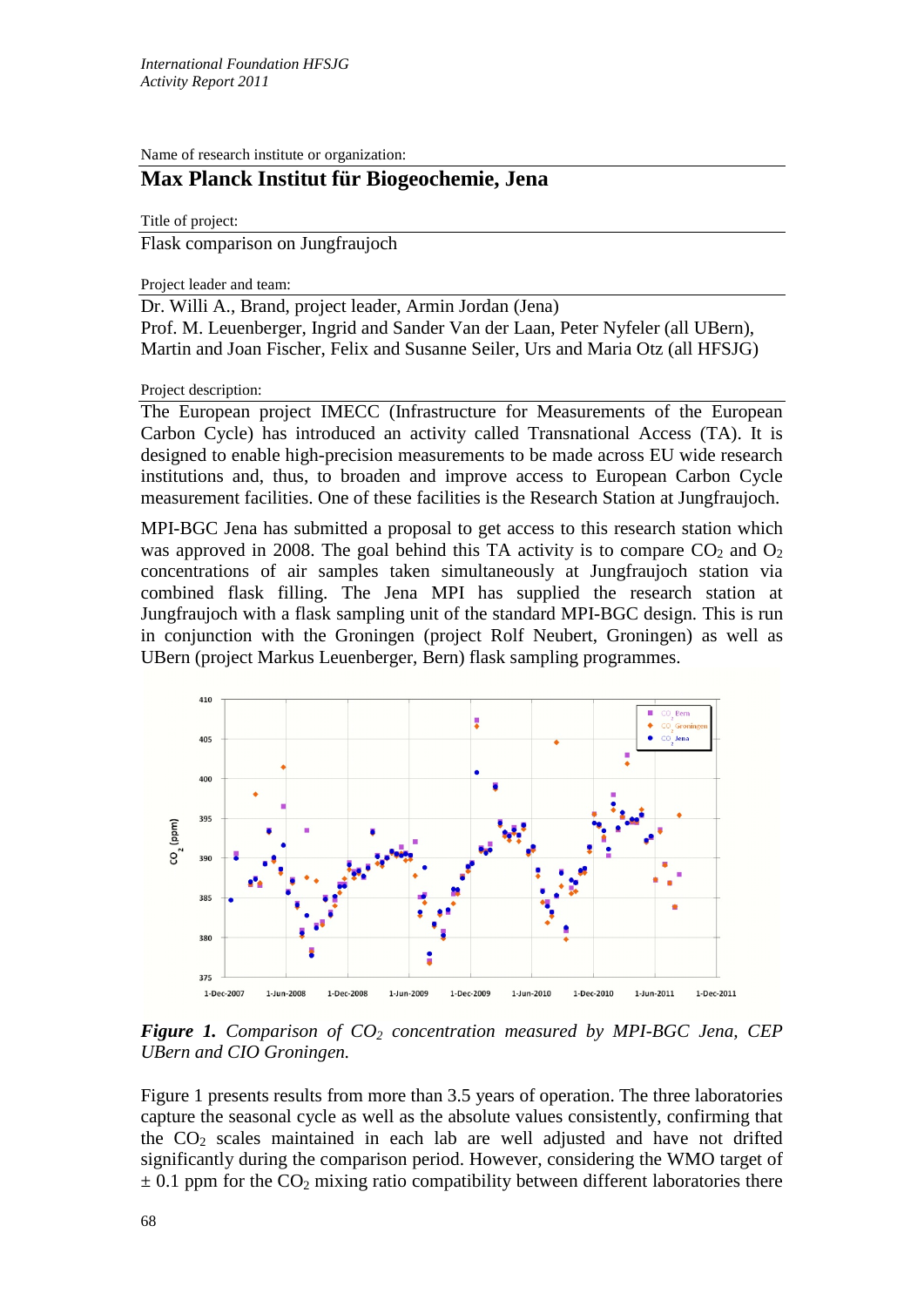are still some remaining issues (Figure 2); the scatter of the data did not decrease as would be expected when improvements are triggered by the ongoing intercomparison. A more frequent update of data appears necessary in order to provide a timely feedback on the sampling procedure.



*Figure 2. CO2 concentration differences calculated from MPI-BGC Jena, CEP UBern and CIO Groningen measurements.* 

For  $O_2/N_2$  ratio measurements, the precision requirements are severely enhanced ( $\lt 5$ ) per meg). Unfortunately, the data of the inter-laboratory comparison miss that target by far. The seasonal cycle as well as the longer term  $O_2$  decline are captured by all participants; at the same time, all laboratories suffer from significant occasional deviations from atmospheric background levels (Figure 3). Most of these outliers can be explained by improper sampling, e.g. problems with reaching the sampling pressure, low gas flow, wrong manipulation during sampling, etc. The sampling procedure varies for the different flasks, hence it is not a common problem, which can be equally attributed to all laboratories. The MPI-BGC Jena flasks for instance request a sampling pressure of about 1600 mbar whereas the Groningen and UBern flask are filled to about 960 mbar. Therefore, the Jena flasks are filled separately while the Groningen and UBern flasks are filled together. The time of sampling remains the same for all flasks with a biweekly rhythm. Most of the larger outliers are towards the positive side, indicating that small post-sampling leaks might have contributed.. A contamination with polluted laboratory air would cause a shift to the opposite side. Restriction of the  $O_2/N_2$  record to values, for which the lab-differences are within  $\pm$  50 permeg - still very high - improves it significantly. However, even when focussing on periods of acceptable record coherence no deeper insight into the more detailed causes of the laboratory differences or scale drifting can be inferred owing to the remaining high scatter of the data.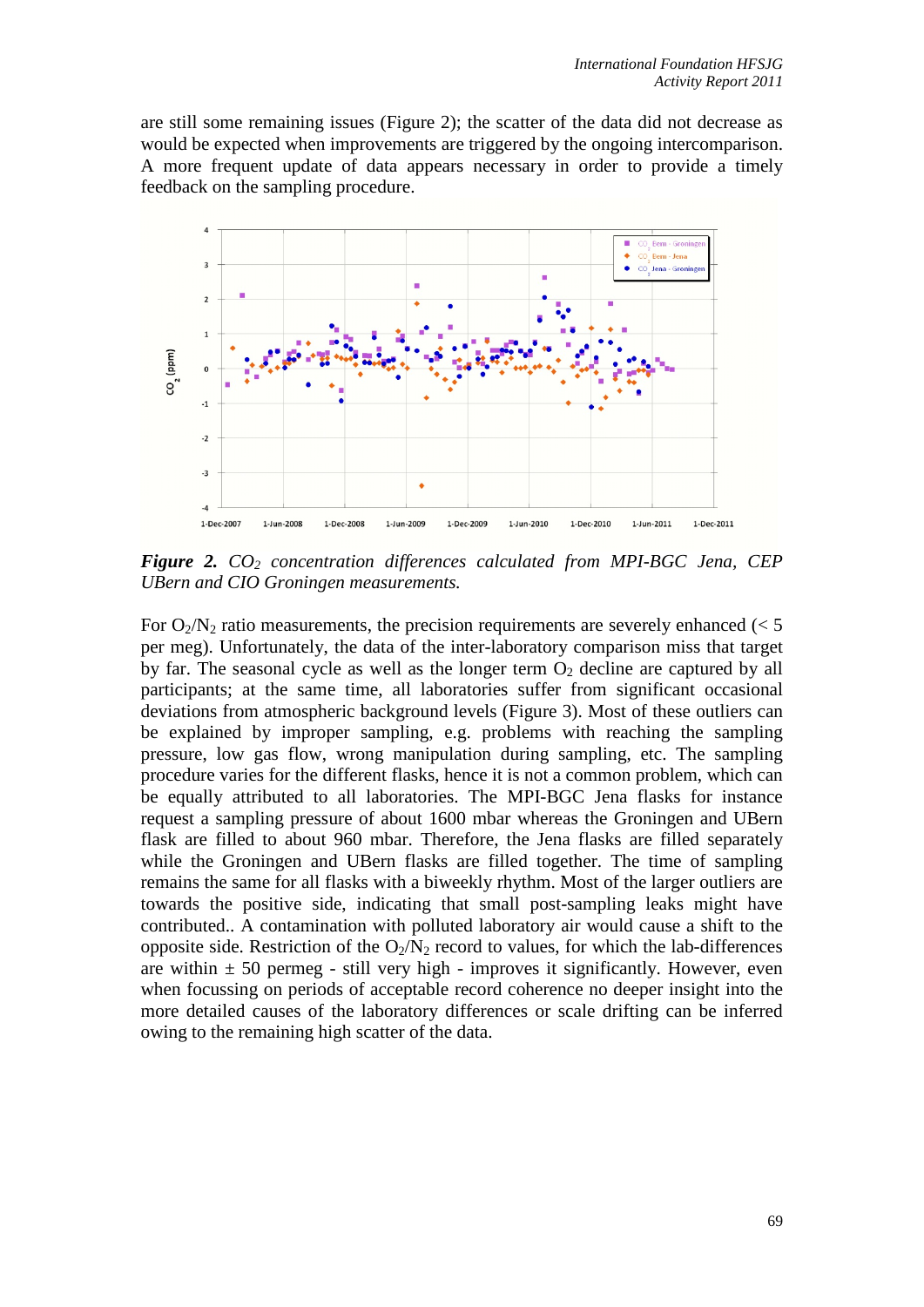

*Figure 3. Comparison of O<sub>2</sub>/N<sub>2</sub> ratio measured by MPI-BGC Jena, CEP UBern and CIO Groningen.* 



*Figure 4.*  $O_2/N_2$  *ratio differences calculated from MPI-BGC Jena, CEP UBern and CIO Groningen measurements.*

Key words:

Flask measurements, inter-comparison, oxygen and carbon dioxide measurements, Greenhouse gas

Collaborating partners/networks:

IMECC partners

Scientific publications and public outreach 2011:

## **Conference papers**

I.T. van der Laan-Luijkx, S. van der Laan, C. Uglietti, M.F. Schibig and M. Leuenberger, Overview of 10 years of CO2 and O2 observations at Jungfraujoch, Switzerland, The 16th WMO/IAEA Meeting on Carbon Dioxide, Other Greenhouse